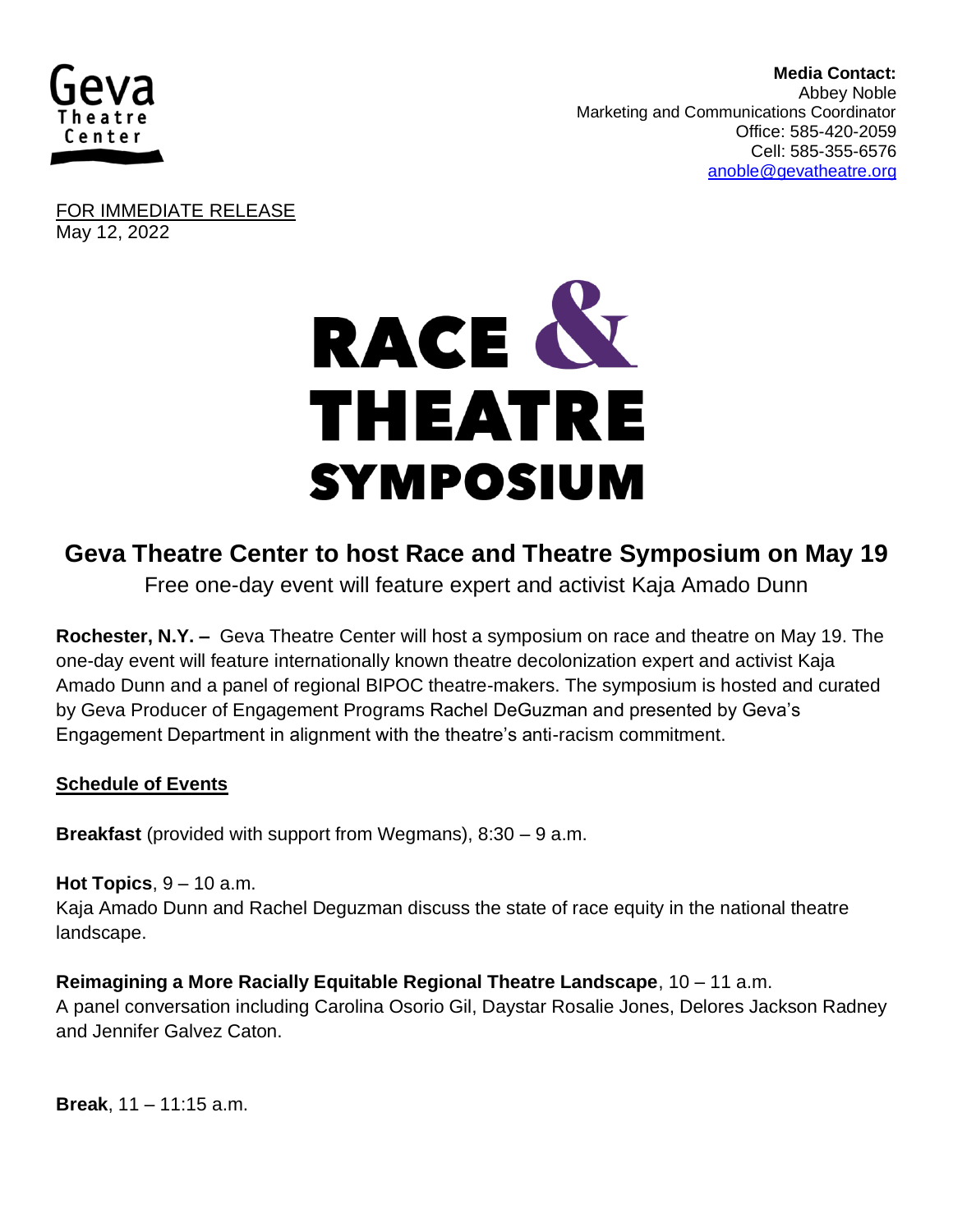## **Symposium Karaoke**, 11:15 a.m. – 12:15 p.m.

Attendees share their stories and perspectives as well as ask questions of panelists in one-minute segments at an open mic.

**Lunch** (provided with support from Wegmans), 12 – 12:30 p.m.

# **Race and Theatre Workshop**, 12:30 – 3 p.m.

Kaja Amado Dunn's interactive race and theatre workshop comprehensively examines how racism manifests in the field and explores allyship, questions for theatres to consider, scripts and seasons.

The symposium is free and open to the region's theatre community, but registration is required. Interested participants can visit gevatheatre.org/race-and-theatre-symposium for more information.

# **About Kaja Amado Dunn**

**Kaja Amado Dunn** is an assistant professor and the head of acting at the University of North Carolina at Charlotte Department of Theatre, affiliate faculty for Theatrical Intimacy Education, and a consultant on issues of race and theatre for Actors' Equity Association. She received a Kennedy Center Medallion for her work addressing equity in theatre education. An actor, director and activist, Dunn has performed nationally and internationally in over 40 productions, most recently appearing in the title role in "Pearl" at Atlanta's Theatrical Outfit. She has published work in the U.S. and has a coauthored a chapter in "The Arden Research Handbook of Shakespeare and Contemporary Performance" as well as a chapter on Black motherschooling in the forthcoming "Black Women and the 'Rona.'"

Dunn has presented on issues of equity and diversity for the Actors' Equity Association, the Women's Theatre Festival, Blumenthal Performing Arts, the Michael Chekhov Association (MICHA), the North Carolina Theatre Conference (keynote panelist), Children's Theatre Charlotte, Goldsmiths University of London, the Southeastern Theatre Conference (SETC), the Kennedy Center American College Theater Festival (KCACTF) and the Association for Theatre in Higher Education, among others. She serves on the executive board of the Black Theatre Network. Dunn also teaches workshops and consults for universities and private corporations. She was most recently interviewed for an American Theatre magazine article on race and theatre education.

# **About the Panel**

Born in Bogotá, Colombia and a longtime Ithaca resident, **Carolina Osorio Gil** is an M.S./Ph.D. candidate in developmental sociology at Cornell University. She received a B.A. in cognitive psychology from Cornell (2002) and an M.A. in early childhood teaching and curriculum with a concentration in gifted learning from Columbia University Teachers College (2010). Osorio Gil is an actress, director, chef and community organizer and is the founder and former director of CULTURA Ithaca, a Latinx cultural organization.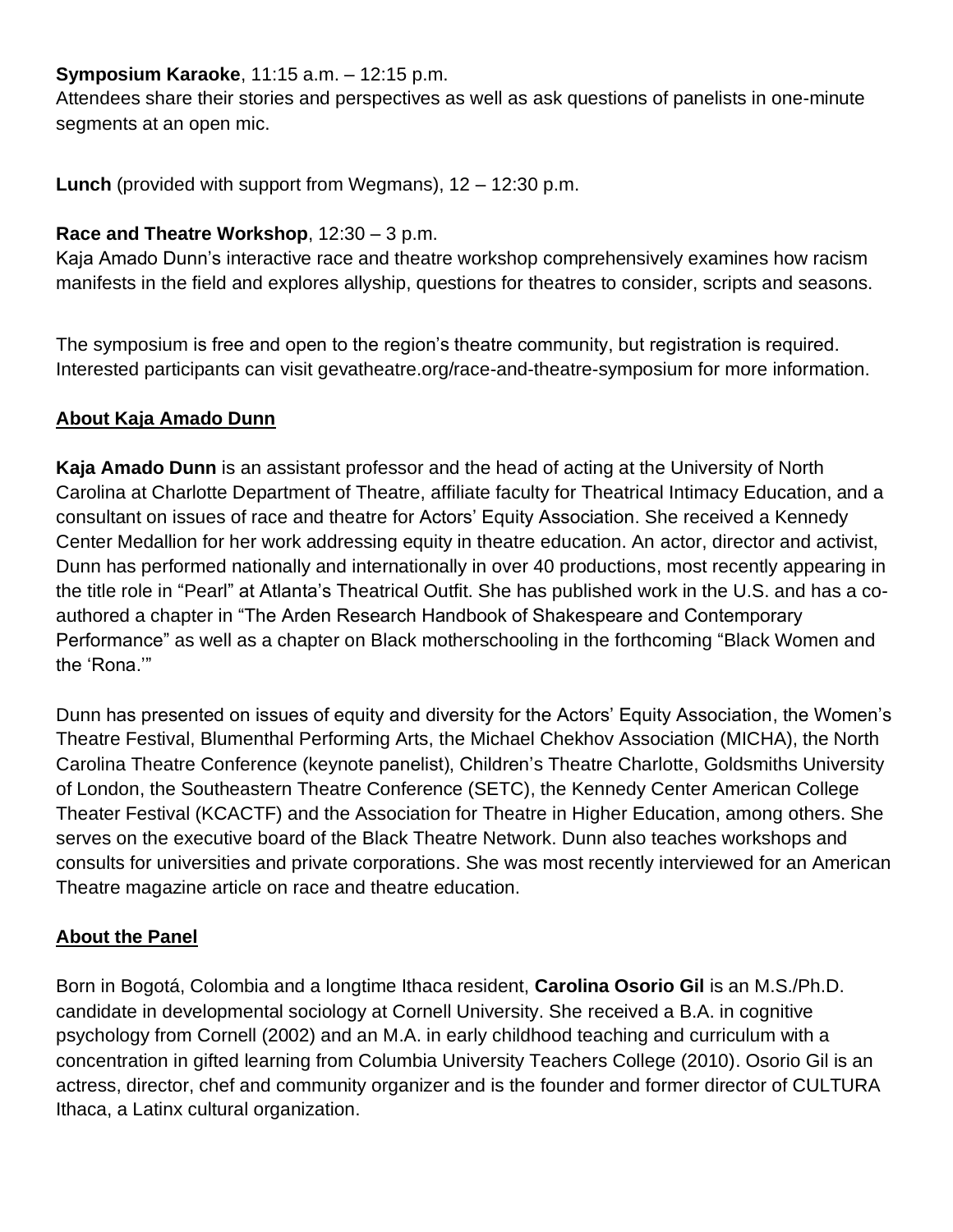**Jennifer Galvez Caton** is a professional actress who began her career in New York City performing in numerous television, film and theatre productions. Her TV credits include roles on "As the World Turns," "One Life to Live," "Law & Order" and "Sesame Street." She has been seen in numerous independent and corporate training films as well as several commercial print modeling advertising campaigns. Theatre roles include Kate in "Taming of the Shrew," Cecily Pigeon in "The Odd Couple" and the world premiere of the off-Broadway production of "Pearl of the Orient" at the Laurie Beechman Theater in Manhattan. Most recently, she appeared in the role of Melissa Gardner in "Love Letters" by A.R. Gurney, which she also produced. After a successful run at the Keybank Rochester Fringe Festival, the production was staged at Bristol Valley Theater in Naples this spring.

**Daystar Rosalie Jones** is the Artistic Director at Daystar: Contemporary Dance-Drama of Indian America. The Daystar Company was founded in 1980 and is now the first modern dance company in the United States created with all-native performers and specializing in the portrayal of the personal and tribal stories of Indian America. The company has toured throughout the U.S. and Canada, and in Germany, Bulgaria, and Turkey.

Jones was born on the Blackfeet Reservation in Montana and is of Pembina Chippewa ancestry on her mother's side. She holds a Master's Degree in dance from the University of Utah with postgraduate work at Juilliard School in New York City. She studied Korean, Hawaiian, East Indian and Flamenco dance, mime with Reid Gilbert, and modern with Jose Limon, Hanya Holm and Barry Lynn.

Over many years, she has gained a knowledge of the indigenous dance and cultural forms of the Plains, the Northwest Coast, and Conchero Dance, among others. As a teacher, she was responsible for the revitalization of performing arts at the Institute of American Indian Arts in Santa Fe, New Mexico during the early 1990s when she was chair of the department. In 1995, Jones was awarded a two-year National Endowment for the Arts (NEA) Choreographer's Fellowship.

**Delores Jackson Radney** is the founder Kuumba Consultants, an arts in education agency providing arts and cultural programming for schools and youth organizations throughout the region. Radney was a theatre resource educator for the Rochester City School District, where she designed drama curriculum to satisfy New York state learning standards and enhance student understanding in all subject areas. She was also a museum educator at the Memorial Art Gallery, where she was in charge of family programs and community outreach to underserved audiences. Radney is also the artistic director of a multidisciplinary youth drama troupe Kuumba Kids. She directs children's plays, musicals and historical dramas and produces many community programs. She is the co-chair for the of the community-wide Kwanzaa celebration. Recently, Radney created and produced Our Stories Ourselves: 19th Century Afro Rochester, an interactive learning resource used to teach schools and the community about Rochester's role in the African American freedom movement of the 19th century. Our Stories Ourselves is now a permanent part of school resource libraries across the district. Radney is a graduate of SUNY Geneseo with a B.A. in dramatic arts and communications.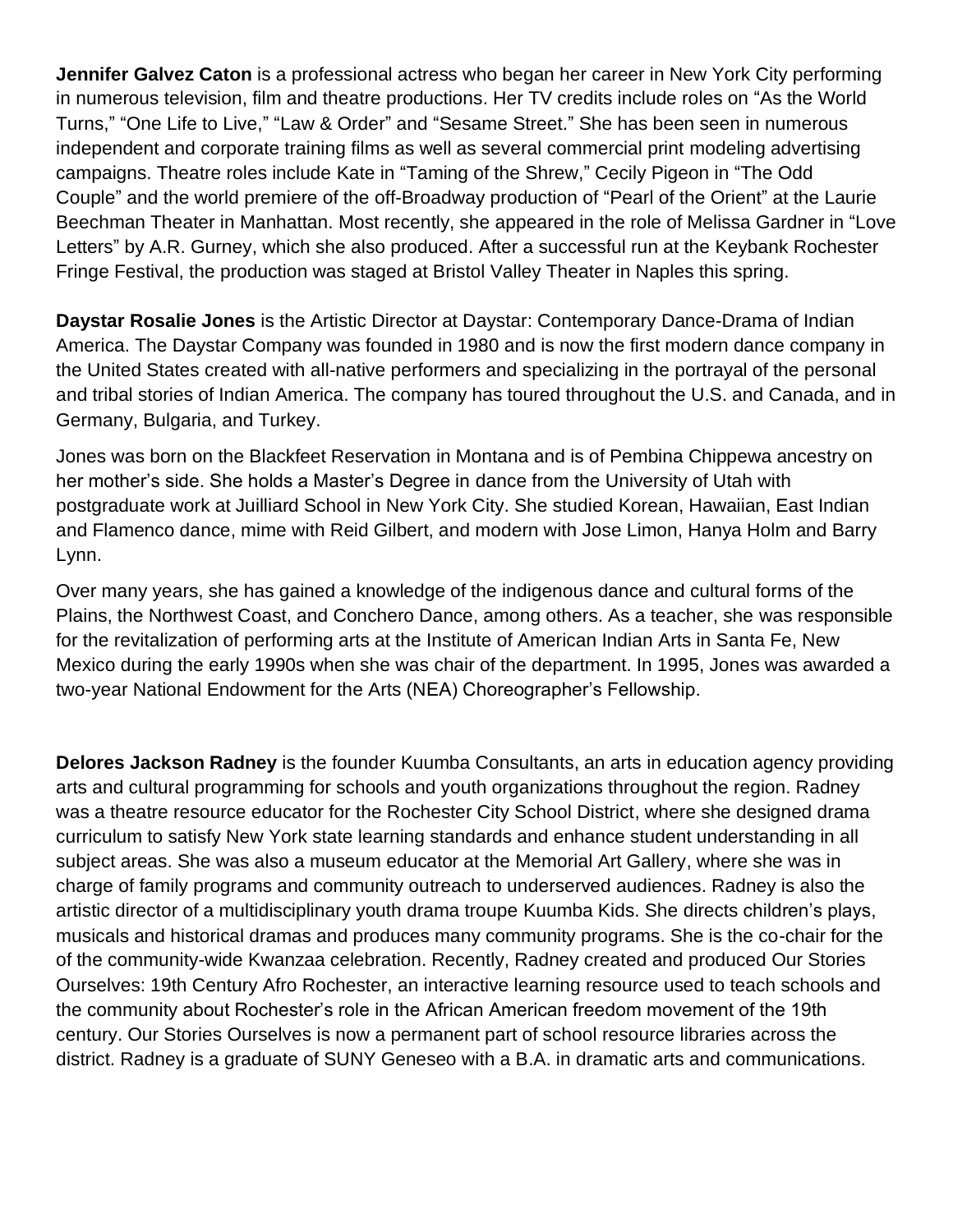## **About the Curator and Host**

**Rachel DeGuzman** is the Producer of Engagement Programs at Geva. She comes to the theatre with more than 20 years of experience in the arts and community engagement/activation. Her achievements have earned her a number of awards, including the 2016 Essie Calhoun Diversity in the Arts Award presented by Geva. She was also honored as one of the accomplished leaders featured in Rochester Museum and Science Center's recent exhibition, The Changemakers: Rochester Women Who Changed the World.

In addition to her work at Geva, DeGuzman is also the founder and executive director of 21st Century Arts Inc. and is the managing curator of the community-rooted arts space The Black House.

DeGuzman's past positions include director of advancement and external relations at Rochester City Ballet, marketing and publicity manager at Nazareth College Arts Center, director of development and marketing at The Commission Project, and director of development at Garth Fagan Dance. Rachel currently serves on the board of Visual Studies Workshop (VSW). Her past board positions include the Women's Council: A Greater Rochester Chamber of Commerce Affiliate, William Warfield Scholarship Fund, Greentopia, and Rochester City Ballet, among others. She has worked with Visit Rochester, Janklow Arts Leadership Program at Syracuse University, the Avenue Black Box Theatre, Artists Co-creating Real Equity/PISAB, and other local and national organizations to create opportunities and foster greater equity in the community at large and the arts and culture sector in particular.

## **About Geva Theatre Center**

**Geva Theatre Center** is a nonprofit, professional theatre company in downtown Rochester, New York, offering world-class productions and extensive additional programming. Founded in 1972, Geva is the most well-attended regional theatre in New York State with one of the 25 largest subscription bases among regional theatres in the country. Geva serves as many as 160,000 patrons annually, including more than 20,000 students.

Geva's 517-seat Wilson Stage and 180-seat Fielding Stage each offer a wide-ranging collection of drama, comedy and musical theatre, from classics to world premieres. The company also offers a broad slate of educational, outreach and literary programming to enrich audiences, students and artists of all ages and disciplines. Since 1995, Geva has been under the artistic direction of Mark Cuddy.

Geva Theatre Center sits on the ancestral and unceded territory of the Onöndowa'ga, or "the people of the Great Hill." In English, they are known as the Seneca people, "the keeper of the western door." They have stewarded this land through generations, and Geva pays respect and gives thanks to their elders, past and present.